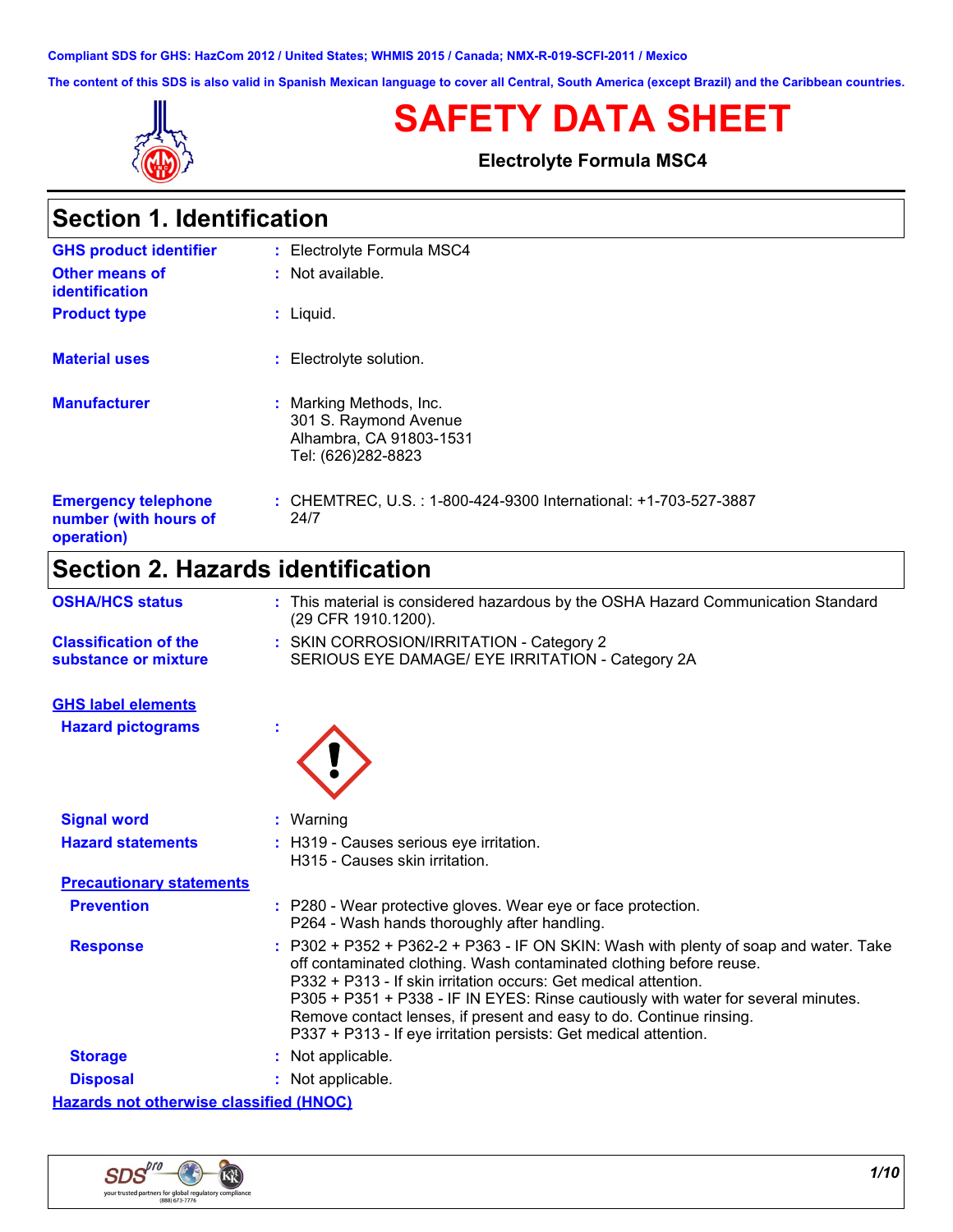# **Section 2. Hazards identification**

| <b>Physical hazards not</b> | $:$ None |
|-----------------------------|----------|
| otherwise classified        |          |
| (PHNOC)                     |          |
| <b>Health hazards not</b>   | $:$ None |
| otherwise classified        |          |
| (HHNOC)                     |          |

e known.

e known.

# **Section 3. Composition/information on ingredients**

| <b>Substance/mixture</b> | : Mixture        |
|--------------------------|------------------|
| <b>Other means of</b>    | : Not available. |
| <i>identification</i>    |                  |

| <b>CAS number/other identifiers</b> |  |
|-------------------------------------|--|
|-------------------------------------|--|

| <b>CAS number</b>      | : Not applicable. |
|------------------------|-------------------|
| <b>Product code</b>    | : Not available.  |
| <b>Ingredient name</b> |                   |

| Ingredient name   | - 0             | <b>CAS number</b> |
|-------------------|-----------------|-------------------|
| Citric Acid       | 10<br>5 -<br>ιv | 77-92-9           |
| Sodium etasulfate | : - ఒ           | 126-92-1          |

**Any concentration shown as a range is to protect confidentiality or is due to batch variation.**

**There are no additional ingredients present which, within the current knowledge of the supplier and in the concentrations applicable, are classified as hazardous to health or the environment and hence require reporting in this section.**

**Occupational exposure limits, if available, are listed in Section 8.**

### **Section 4. First aid measures**

| <b>Description of necessary first aid measures</b> |                                                                                                                                                                                                                                                                                   |
|----------------------------------------------------|-----------------------------------------------------------------------------------------------------------------------------------------------------------------------------------------------------------------------------------------------------------------------------------|
| <b>Eye contact</b>                                 | : Immediately flush eyes with plenty of water, occasionally lifting the upper and lower<br>eyelids. Check for and remove any contact lenses. Continue to rinse for at least 20<br>minutes. Get medical attention.                                                                 |
| <b>Inhalation</b>                                  | : Remove victim to fresh air and keep at rest in a position comfortable for breathing. If not<br>breathing, if breathing is irregular or if respiratory arrest occurs, provide artificial<br>respiration or oxygen by trained personnel. Get medical attention if symptoms occur. |
| <b>Skin contact</b>                                | : Wash contaminated skin with soap and water. Continue to rinse for at least 20 minutes.<br>Get medical attention.                                                                                                                                                                |
| <b>Ingestion</b>                                   | : Wash out mouth with water. Do not induce vomiting unless directed to do so by medical<br>personnel. Never give anything by mouth to an unconscious person. Get medical<br>attention if symptoms occur.                                                                          |

| Most important symptoms/effects, acute and delayed |                                                                                            |
|----------------------------------------------------|--------------------------------------------------------------------------------------------|
| <b>Potential acute health effects</b>              |                                                                                            |
| <b>Eye contact</b>                                 | : Causes serious eye irritation.                                                           |
| <b>Inhalation</b>                                  | : No known significant effects or critical hazards.                                        |
| <b>Skin contact</b>                                | : Causes skin irritation.                                                                  |
| Ingestion                                          | : Irritating to mouth, throat and stomach.                                                 |
| <b>Over-exposure signs/symptoms</b>                |                                                                                            |
| <b>Eye contact</b>                                 | : Adverse symptoms may include the following:<br>pain or irritation<br>watering<br>redness |
| $\sim$ $\sim$ $\sim$                               |                                                                                            |

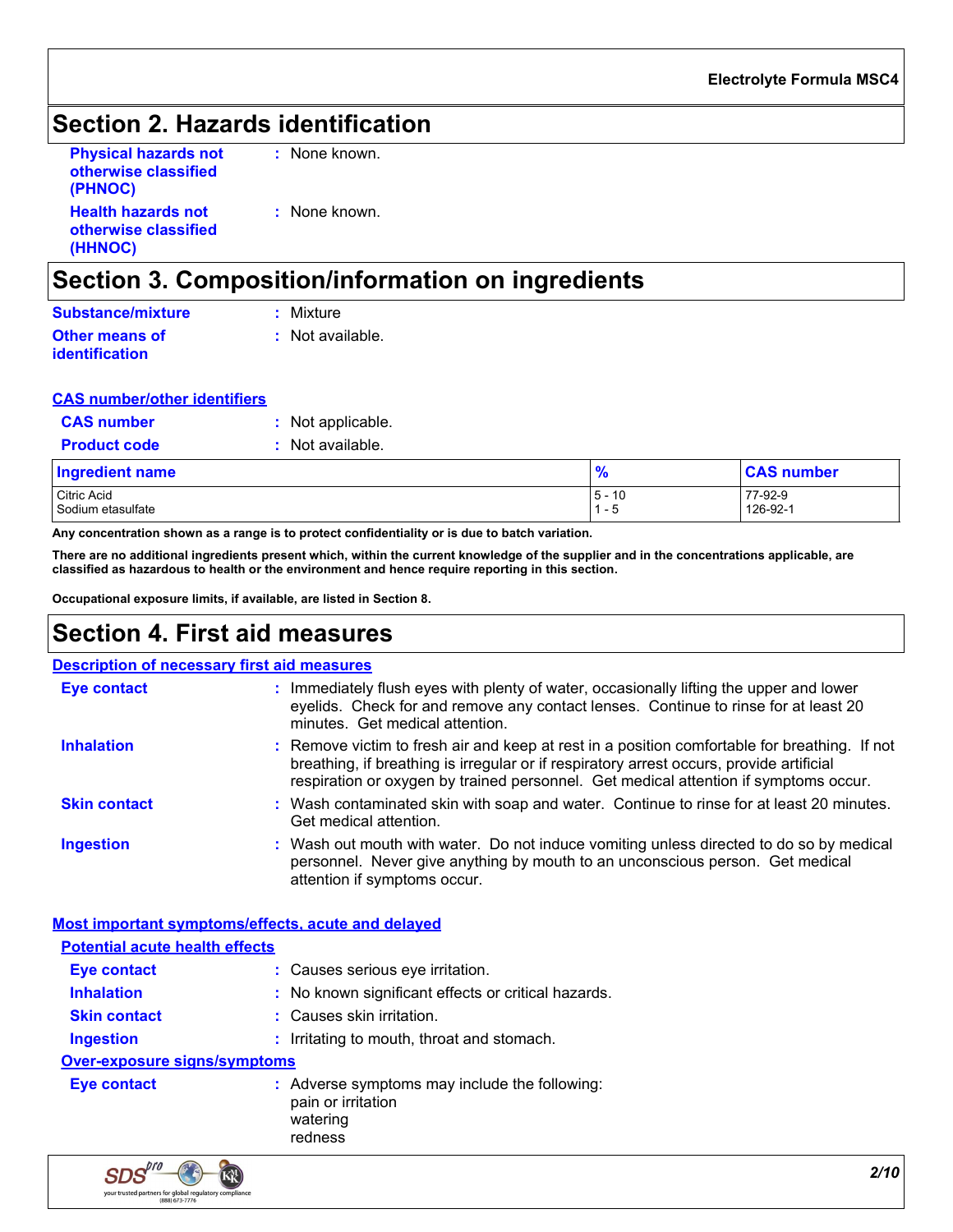# **Section 4. First aid measures**

| <b>Inhalation</b>                 | : No known significant effects or critical hazards.                                                                                                                           |
|-----------------------------------|-------------------------------------------------------------------------------------------------------------------------------------------------------------------------------|
| <b>Skin contact</b>               | : Adverse symptoms may include the following:<br>irritation<br>redness                                                                                                        |
| <b>Ingestion</b>                  | : No known significant effects or critical hazards.                                                                                                                           |
|                                   | Indication of immediate medical attention and special treatment needed, if necessary                                                                                          |
| <b>Notes to physician</b>         | : Treat symptomatically. Contact poison treatment specialist immediately if large<br>quantities have been ingested or inhaled.                                                |
| <b>Specific treatments</b>        | : No specific treatment.                                                                                                                                                      |
| <b>Protection of first-aiders</b> | : No action shall be taken involving any personal risk or without suitable training. It may<br>be dangerous to the person providing aid to give mouth-to-mouth resuscitation. |

**See toxicological information (Section 11)**

# **Section 5. Fire-fighting measures**

| <b>Extinguishing media</b>                               |                                                                                                                                                                          |
|----------------------------------------------------------|--------------------------------------------------------------------------------------------------------------------------------------------------------------------------|
| <b>Suitable extinguishing</b><br>media                   | : Use an extinguishing agent suitable for the surrounding fire.                                                                                                          |
| <b>Unsuitable extinguishing</b><br>media                 | : None known.                                                                                                                                                            |
| <b>Specific hazards arising</b><br>from the chemical     | : No specific fire or explosion hazard.                                                                                                                                  |
| <b>Hazardous thermal</b><br>decomposition products       | : Decomposition products may include the following materials:<br>carbon dioxide<br>carbon monoxide<br>Sulfur oxides<br>halogenated compounds<br>metal oxide/oxides       |
| <b>Special protective actions</b><br>for fire-fighters   | : No special measures are required.                                                                                                                                      |
| <b>Special protective</b><br>equipment for fire-fighters | : Fire-fighters should wear appropriate protective equipment and self-contained breathing<br>apparatus (SCBA) with a full face-piece operated in positive pressure mode. |

# **Section 6. Accidental release measures**

|                                  | <b>Personal precautions, protective equipment and emergency procedures</b>                                                                                                                                                    |
|----------------------------------|-------------------------------------------------------------------------------------------------------------------------------------------------------------------------------------------------------------------------------|
| For non-emergency<br>personnel   | : Provide adequate ventilation. Put on appropriate personal protective equipment.                                                                                                                                             |
| For emergency responders         | If specialized clothing is required to deal with the spillage, take note of any information in<br>Section 8 on suitable and unsuitable materials. See also the information in "For non-<br>emergency personnel".              |
| <b>Environmental precautions</b> | Avoid dispersal of spilled material and runoff and contact with soil, waterways, drains<br>and sewers. Inform the relevant authorities if the product has caused environmental<br>pollution (sewers, waterways, soil or air). |

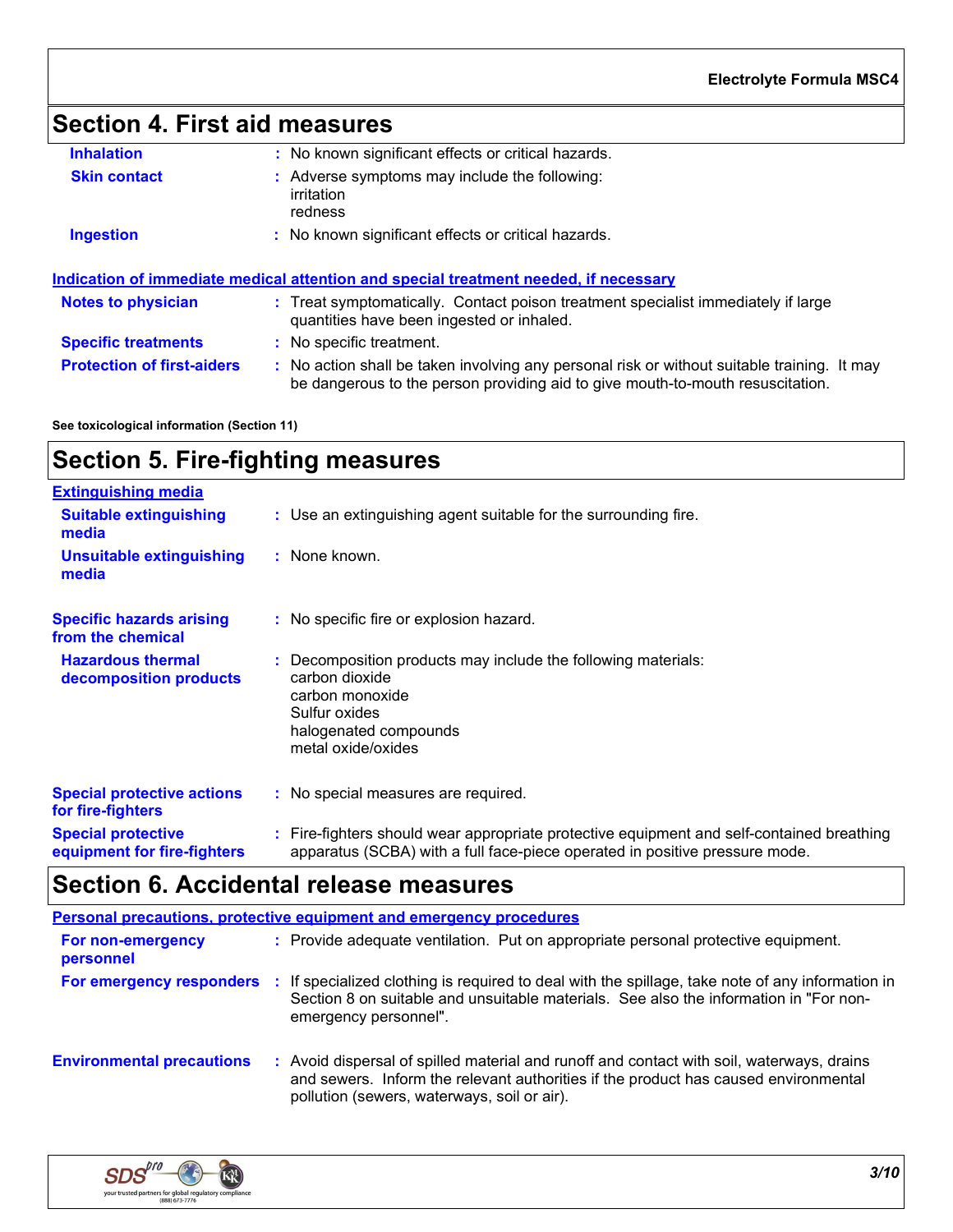## **Section 6. Accidental release measures**

### **Methods and materials for containment and cleaning up**

| ×<br>٦ |  |  |
|--------|--|--|

**Spill** Stop leak if without risk. Move containers from spill area. Approach release from spill upwind. Prevent entry into sewers, water courses, basements or confined areas. Wash spillages into an effluent treatment plant or proceed as follows. Contain and collect spillage with non-combustible, absorbent material e.g. sand, earth, vermiculite or diatomaceous earth and place in container for disposal according to local regulations (see Section 13). Dispose of via a licensed waste disposal contractor. Contaminated absorbent material may pose the same hazard as the spilled product. Note: see Section 1 for emergency contact information and Section 13 for waste disposal.

# **Section 7. Handling and storage**

### **Precautions for safe handling**

| <b>Protective measures</b>                                                |    | : Put on appropriate personal protective equipment (see Section 8). Do not ingest. Avoid<br>contact with eyes, skin and clothing. Avoid breathing vapor or mist. Keep in the original<br>container or an approved alternative made from a compatible material, kept tightly<br>closed when not in use. Empty containers retain product residue and can be hazardous.<br>Do not reuse container.                                                                                                             |
|---------------------------------------------------------------------------|----|-------------------------------------------------------------------------------------------------------------------------------------------------------------------------------------------------------------------------------------------------------------------------------------------------------------------------------------------------------------------------------------------------------------------------------------------------------------------------------------------------------------|
| <b>Advice on general</b><br>occupational hygiene                          |    | Eating, drinking and smoking should be prohibited in areas where this material is<br>handled, stored and processed. Workers should wash hands and face before eating,<br>drinking and smoking. See also Section 8 for additional information on hygiene<br>measures.                                                                                                                                                                                                                                        |
| <b>Conditions for safe storage,</b><br>including any<br>incompatibilities | ÷. | Store in accordance with local regulations. Store in original container protected from<br>direct sunlight in a dry, cool and well-ventilated area, away from incompatible materials<br>(see Section 10) and food and drink. Keep container tightly closed and sealed until<br>ready for use. Containers that have been opened must be carefully resealed and kept<br>upright to prevent leakage. Do not store in unlabeled containers. Use appropriate<br>containment to avoid environmental contamination. |

### **Section 8. Exposure controls/personal protection**

| <b>Control parameters</b>                  |                                                                                                                                                                  |
|--------------------------------------------|------------------------------------------------------------------------------------------------------------------------------------------------------------------|
| <b>United States</b>                       |                                                                                                                                                                  |
| <b>Occupational exposure limits</b>        |                                                                                                                                                                  |
| None.                                      |                                                                                                                                                                  |
| <b>Canada</b>                              |                                                                                                                                                                  |
| <b>Occupational exposure limits</b>        |                                                                                                                                                                  |
| None.                                      |                                                                                                                                                                  |
| <b>Mexico</b>                              |                                                                                                                                                                  |
| None.                                      |                                                                                                                                                                  |
| <b>Appropriate engineering</b><br>controls | : Good general ventilation should be sufficient to control worker exposure to airborne<br>contaminants.                                                          |
| <b>Environmental exposure</b><br>controls  | : Emissions from ventilation or work process equipment should be checked to ensure<br>they comply with the requirements of environmental protection legislation. |
| Individual protection measures             |                                                                                                                                                                  |

Wash hands, forearms and face thoroughly after handling chemical products, before eating, smoking and using the lavatory and at the end of the working period. Ensure that eyewash stations and safety showers are close to the workstation location. **Hygiene measures :**

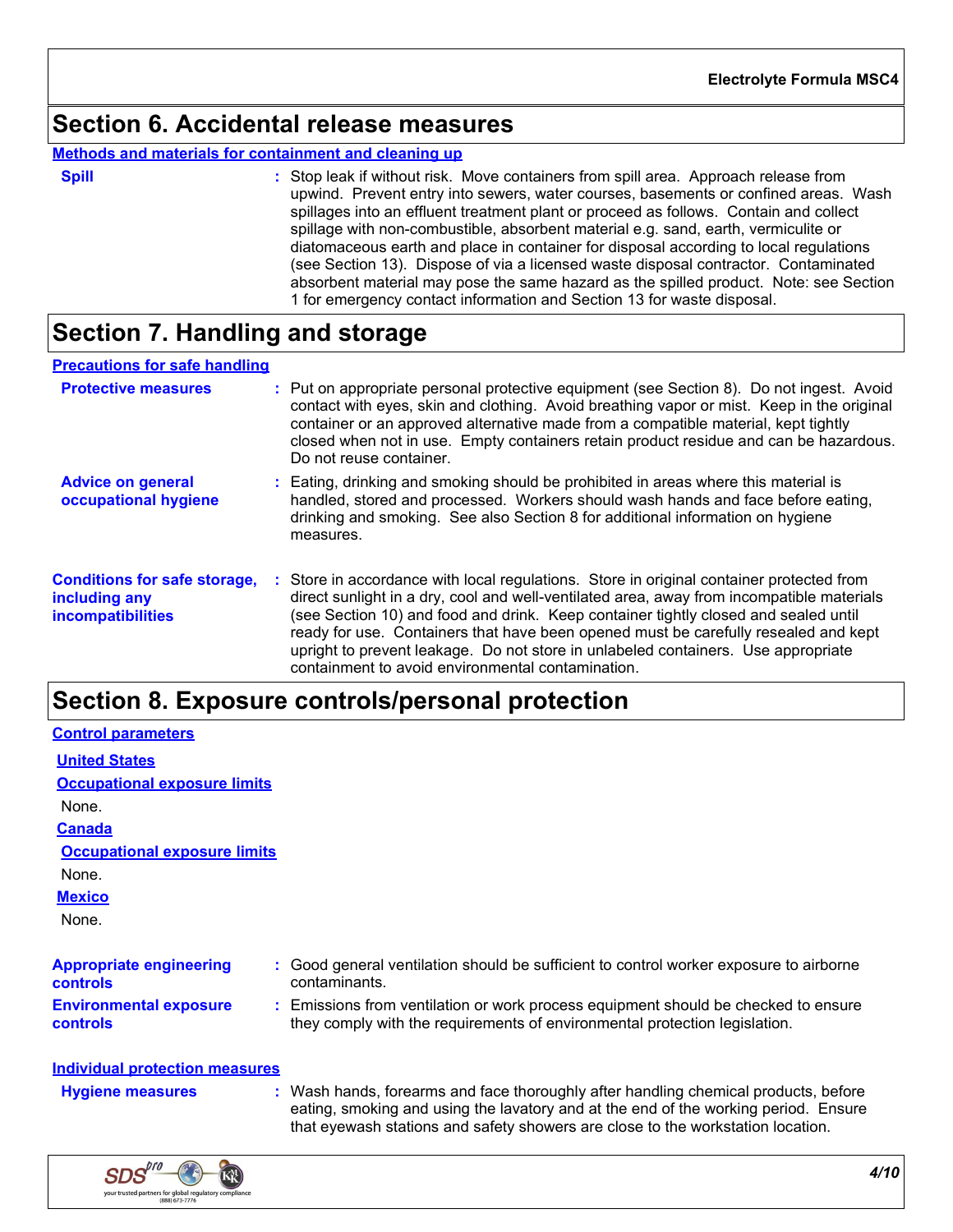# **Section 8. Exposure controls/personal protection**

| <b>Eye/face protection</b>    | : Safety eyewear complying with an approved standard should be used when a risk<br>assessment indicates this is necessary to avoid exposure to liquid splashes, mists,<br>gases or dusts. If contact is possible, the following protection should be worn, unless<br>the assessment indicates a higher degree of protection: chemical splash goggles. |
|-------------------------------|-------------------------------------------------------------------------------------------------------------------------------------------------------------------------------------------------------------------------------------------------------------------------------------------------------------------------------------------------------|
| <b>Skin protection</b>        |                                                                                                                                                                                                                                                                                                                                                       |
| <b>Hand protection</b>        | : Chemical-resistant, impervious gloves complying with an approved standard should be<br>worn at all times when handling chemical products if a risk assessment indicates this is<br>necessary.                                                                                                                                                       |
| <b>Body protection</b>        | : Personal protective equipment for the body should be selected based on the task being<br>performed and the risks involved and should be approved by a specialist before<br>handling this product.                                                                                                                                                   |
| <b>Other skin protection</b>  | : Appropriate footwear and any additional skin protection measures should be selected<br>based on the task being performed and the risks involved and should be approved by a<br>specialist before handling this product.                                                                                                                             |
| <b>Respiratory protection</b> | : Use a properly fitted, air-purifying or supplied air respirator complying with an approved<br>standard if a risk assessment indicates this is necessary. Respirator selection must be<br>based on known or anticipated exposure levels, the hazards of the product and the safe<br>working limits of the selected respirator.                       |

# **Section 9. Physical and chemical properties**

| <b>Appearance</b>                                 |                                       |
|---------------------------------------------------|---------------------------------------|
| <b>Physical state</b>                             | Liquid.<br>t                          |
| <b>Color</b>                                      | : Clear.                              |
| <b>Odor</b>                                       | Slight<br>t.                          |
| <b>Odor threshold</b>                             | Not available.<br>٠                   |
| рH                                                | 1.5 to 3                              |
| <b>Melting point</b>                              | $0^{\circ}$ C (32 $^{\circ}$ F)<br>t. |
| <b>Boiling point</b>                              | 100°C (212°F)<br>ř.                   |
| <b>Flash point</b>                                | Not available.<br>t.                  |
| <b>Evaporation rate</b>                           | : Not available.                      |
| <b>Flammability (solid, gas)</b>                  | : Not available.                      |
| Lower and upper explosive<br>(flammable) limits   | : Not available.                      |
| <b>Vapor pressure</b>                             | Not available.<br>÷.                  |
| <b>Vapor density</b>                              | : $>1$ [Air = 1]                      |
| <b>Relative density</b>                           | : 1.12                                |
| <b>Solubility</b>                                 | Miscible in water.<br>ŧ.              |
| <b>Partition coefficient: n-</b><br>octanol/water | : Not available.                      |
| <b>Auto-ignition temperature</b>                  | $:$ Not available.                    |
| <b>Decomposition temperature</b>                  | $:$ Not available.                    |
| <b>Viscosity</b>                                  | : Not available.                      |
| <b>Volatility</b>                                 | Not available.                        |
| VOC (w/w)                                         | $3\%$ (w/w)                           |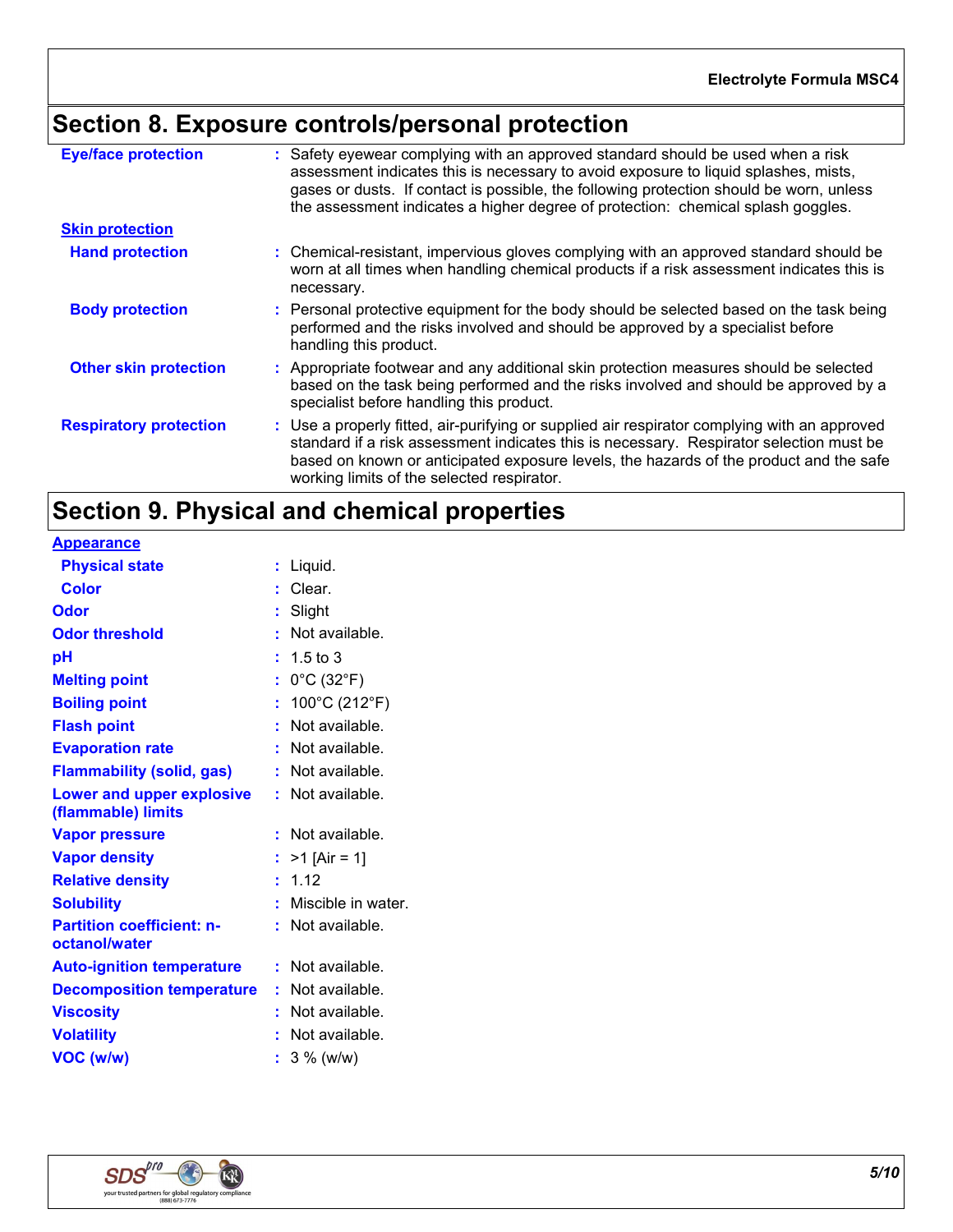# **Section 10. Stability and reactivity**

| <b>Reactivity</b>                            | : No specific test data related to reactivity available for this product or its ingredients.                            |
|----------------------------------------------|-------------------------------------------------------------------------------------------------------------------------|
| <b>Chemical stability</b>                    | : The product is stable.                                                                                                |
| <b>Possibility of hazardous</b><br>reactions | : Under normal conditions of storage and use, hazardous reactions will not occur.                                       |
| <b>Conditions to avoid</b>                   | : No specific data.                                                                                                     |
| Incompatible materials                       | : Reactive or incompatible with the following materials: oxidizing materials, reducing<br>materials, acids and alkalis. |
| <b>Hazardous decomposition</b><br>products   | : Under normal conditions of storage and use, hazardous decomposition products should<br>not be produced.               |

# **Section 11. Toxicological information**

### **Information on toxicological effects**

### **Acute toxicity**

| <b>Product/ingredient name</b> | <b>Result</b> | Species | <b>Dose</b> | <b>Exposure</b> |
|--------------------------------|---------------|---------|-------------|-----------------|
| Citric Acid                    | LD50 Oral     | Rat     | 3 g/kg      |                 |
| Sodium etasulfate              | LD50 Oral     | Rat     | 4 g/kg      |                 |

### **Irritation/Corrosion**

| <b>Product/ingredient name</b> | <b>Result</b>              | <b>Species</b> | <b>Score</b> | <b>Exposure</b>      | <b>Observation</b> |
|--------------------------------|----------------------------|----------------|--------------|----------------------|--------------------|
| <b>Citric Acid</b>             | Eyes - Severe irritant     | Rabbit         |              | 24 hours $750 \mu g$ |                    |
|                                | Skin - Mild irritant       | Rabbit         |              | 24 hours 500 mg      |                    |
|                                | I Skin - Moderate irritant | Rabbit         |              | $0.5$ mL             |                    |
| Sodium etasulfate              | Eves - Mild irritant       | Rabbit         |              | $250 \mu g$          |                    |
|                                | Skin - Moderate irritant   | Rabbit         |              | 500 mg               |                    |

#### **Sensitization**

There is no data available.

### **Carcinogenicity**

There is no data available.

#### **Specific target organ toxicity (single exposure)**

There is no data available.

#### **Specific target organ toxicity (repeated exposure)**

There is no data available.

### **Aspiration hazard**

There is no data available.

# **Information on the likely**

**:** Dermal contact. Eye contact. Inhalation. Ingestion.

### **routes of exposure**

| <b>Potential acute health effects</b> |                                                     |
|---------------------------------------|-----------------------------------------------------|
| <b>Eye contact</b>                    | : Causes serious eye irritation.                    |
| <b>Inhalation</b>                     | : No known significant effects or critical hazards. |
| <b>Skin contact</b>                   | : Causes skin irritation.                           |
| <b>Ingestion</b>                      | : Irritating to mouth, throat and stomach.          |

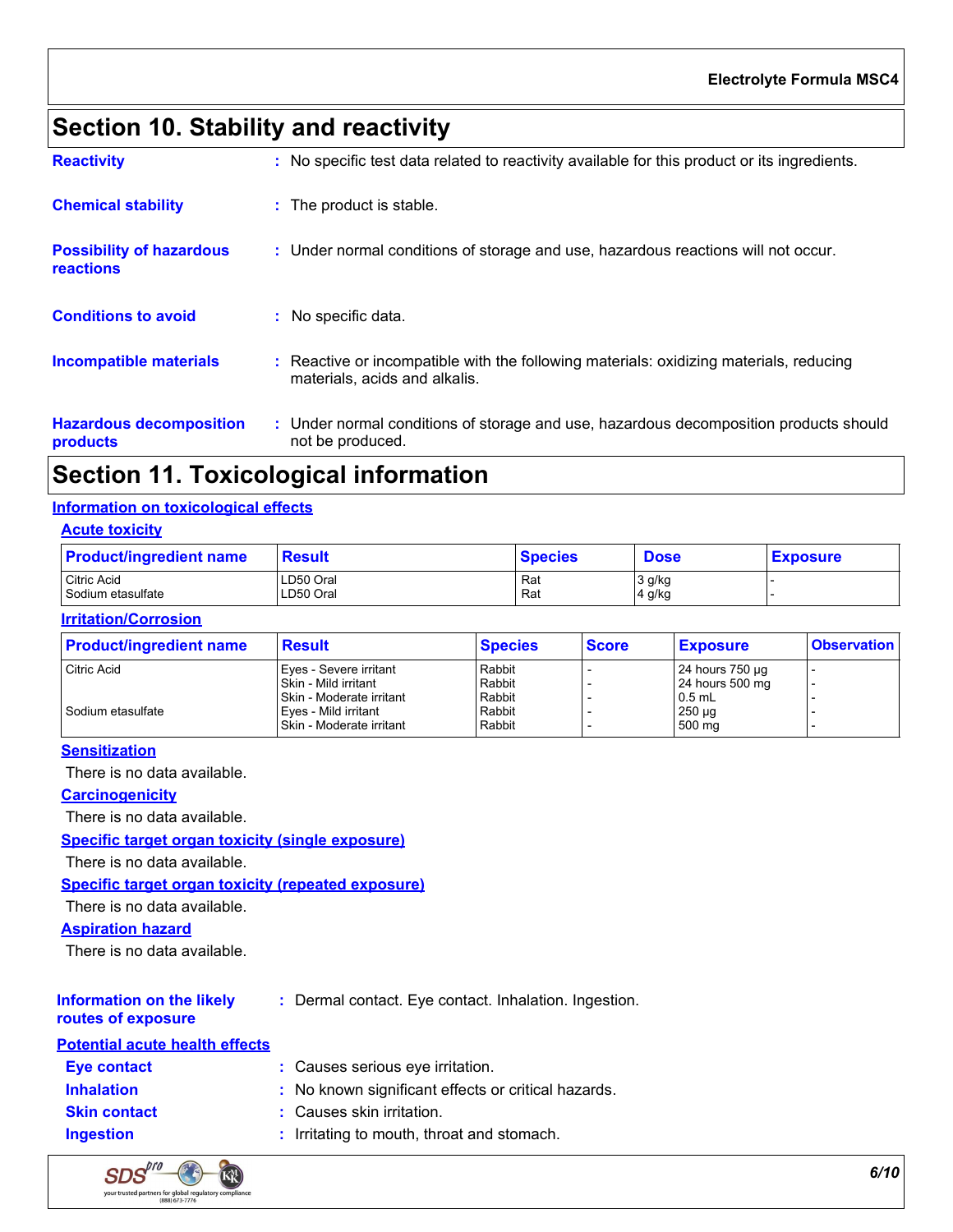# **Section 11. Toxicological information**

### **Symptoms related to the physical, chemical and toxicological characteristics**

| <b>Eye contact</b>                      | : Adverse symptoms may include the following:<br>pain or irritation<br>watering<br>redness |
|-----------------------------------------|--------------------------------------------------------------------------------------------|
| <b>Inhalation</b>                       | : No known significant effects or critical hazards.                                        |
| <b>Skin contact</b>                     | : Adverse symptoms may include the following:<br>irritation<br>redness                     |
| <b>Ingestion</b>                        | : No known significant effects or critical hazards.                                        |
|                                         | Delayed and immediate effects and also chronic effects from short and long term exposure   |
| <b>Short term exposure</b>              |                                                                                            |
| <b>Potential immediate</b><br>effects   | : No known significant effects or critical hazards.                                        |
| <b>Potential delayed effects</b>        | : No known significant effects or critical hazards.                                        |
| <b>Long term exposure</b>               |                                                                                            |
| <b>Potential immediate</b><br>effects   | : No known significant effects or critical hazards.                                        |
| <b>Potential delayed effects</b>        | : No known significant effects or critical hazards.                                        |
| <b>Potential chronic health effects</b> |                                                                                            |
| <b>General</b>                          | : No known significant effects or critical hazards.                                        |
| <b>Carcinogenicity</b>                  | : No known significant effects or critical hazards.                                        |
| <b>Mutagenicity</b>                     | : No known significant effects or critical hazards.                                        |
| <b>Teratogenicity</b>                   | : No known significant effects or critical hazards.                                        |
| <b>Developmental effects</b>            | : No known significant effects or critical hazards.                                        |
| <b>Fertility effects</b>                | : No known significant effects or critical hazards.                                        |

### **Numerical measures of toxicity**

| <b>Acute toxicity estimates</b> |                  |
|---------------------------------|------------------|
| <b>Route</b>                    | <b>ATE value</b> |
| Oral                            | 12371.1 mg/kg    |

# **Section 12. Ecological information**

| <b>Toxicity</b>                |                                     |                                       |                 |
|--------------------------------|-------------------------------------|---------------------------------------|-----------------|
| <b>Product/ingredient name</b> | <b>Result</b>                       | <b>Species</b>                        | <b>Exposure</b> |
| Citric Acid                    | Acute LC50 160000 µg/L Marine water | Crustaceans - Carcinus maenas - Adult | 48 hours        |

### **Persistence and degradability**

There is no data available.

### **Bioaccumulative potential**

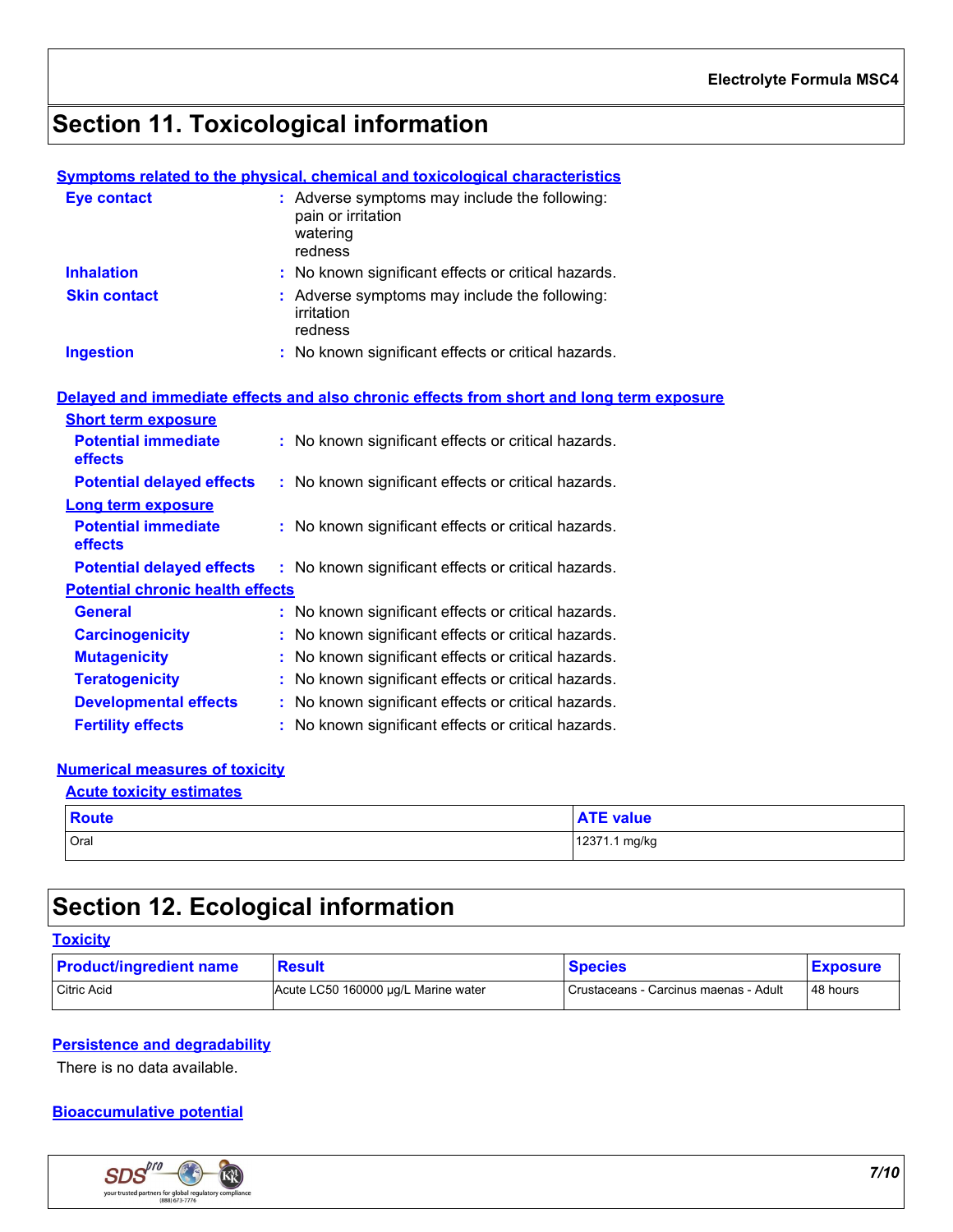# **Section 12. Ecological information**

| <b>Product/ingredient name</b> | $\blacksquare$ Log $\mathsf{P}_{\mathsf{ow}}$ | <b>BCF</b> | <b>Potential</b> |
|--------------------------------|-----------------------------------------------|------------|------------------|
| Citric Acid                    | $-1.8$                                        |            | low              |

### **Mobility in soil**

| <b>Soil/water partition</b><br>coefficient (K <sub>oc</sub> ) | : There is no data available. |
|---------------------------------------------------------------|-------------------------------|
|                                                               |                               |

**Other adverse effects** : No known significant effects or critical hazards.

### **Section 13. Disposal considerations**

### **Disposal methods :**

The generation of waste should be avoided or minimized wherever possible. Disposal of this product, solutions and any by-products should comply with the requirements of environmental protection and waste disposal legislation and any regional local authority requirements. Dispose of surplus and non-recyclable products via a licensed waste disposal contractor. Waste should not be disposed of untreated to the sewer unless fully compliant with the requirements of all authorities with jurisdiction. Waste packaging should be recycled. Incineration or landfill should only be considered when recycling is not feasible. This material and its container must be disposed of in a safe way. Care should be taken when handling empty containers that have not been cleaned or rinsed out. Empty containers or liners may retain some product residues. Avoid dispersal of spilled material and runoff and contact with soil, waterways, drains and sewers.

## **Section 14. Transport information**

|                                      | <b>DOT</b>     | <b>TDG / NOM-003-SCT</b> | <b>IMDG</b>    | <b>IATA</b>    |
|--------------------------------------|----------------|--------------------------|----------------|----------------|
| <b>UN number</b>                     | Not regulated. | Not regulated.           | Not regulated. | Not regulated. |
| <b>UN proper</b><br>shipping name    |                | -                        |                |                |
| <b>Transport</b><br>hazard class(es) |                | $\overline{\phantom{0}}$ |                |                |
| <b>Packing group</b>                 |                | -                        |                |                |
| <b>Environmental</b><br>hazards      | No.            | No.                      | No.            | No.            |
| <b>Additional</b><br>information     |                | $\overline{\phantom{0}}$ |                |                |

**AERG :** Not applicable.

**Special precautions for user Transport within user's premises:** always transport in closed containers that are **:** upright and secure. Ensure that persons transporting the product know what to do in the event of an accident or spillage.

**Transport in bulk according :** Not available. **to Annex II of MARPOL 73/78 and the IBC Code**

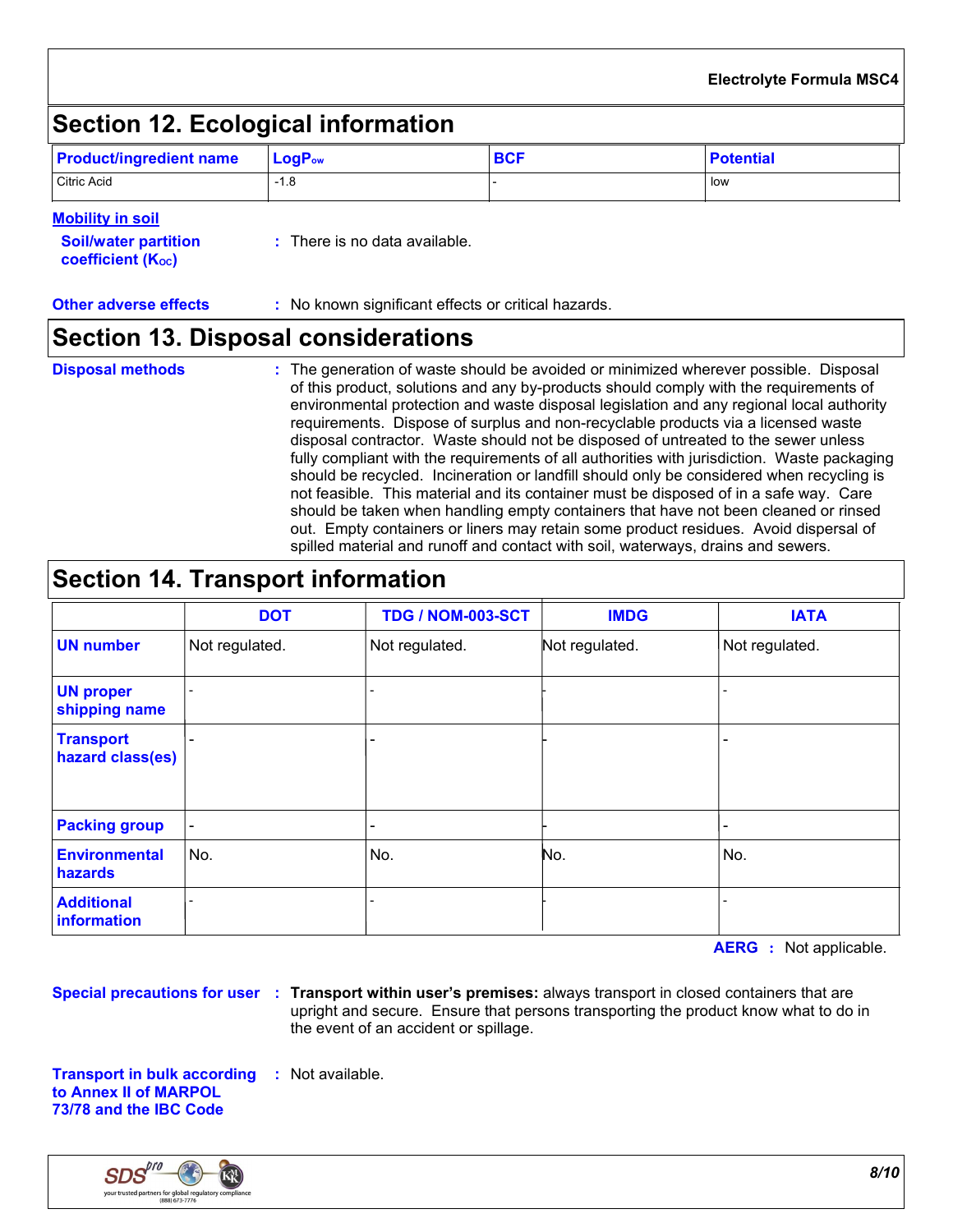### **Electrolyte Formula MSC4**

## **Section 15. Regulatory information**

| U.S. Federal requlations                                                          | : United States inventory (TSCA 8b): All components are listed or exempted. |
|-----------------------------------------------------------------------------------|-----------------------------------------------------------------------------|
| <b>Clean Air Act Section 112</b><br>(b) Hazardous Air<br><b>Pollutants (HAPS)</b> | : Not listed                                                                |
| <b>Clean Air Act Section 602</b><br><b>Class I Substances</b>                     | : Not listed                                                                |
| <b>Clean Air Act Section 602</b><br><b>Class II Substances</b>                    | : Not listed                                                                |
| <b>DEA List I Chemicals</b><br>(Precursor Chemicals)                              | : Not listed                                                                |
| <b>DEA List I Chemicals</b><br><b>(Precursor Chemicals)</b>                       | : Not listed                                                                |

### **SARA 302/304**

#### **Composition/information on ingredients**

No products were found.

| <b>SARA 304 RQ</b> | Not applicable. |
|--------------------|-----------------|
|--------------------|-----------------|

### **SARA 311/312**

**Classification :** Immediate (acute) health hazard

### **Composition/information on ingredients**

| <b>Name</b>       | $\frac{9}{6}$ | <b>Fire</b> | <b>Sudden</b><br>hazard release of<br><b>pressure</b> | <b>Reactive</b> | Immediate<br>(acute)<br>health<br>hazard | <b>Delayed</b><br>(chronic)<br>health<br>hazard |
|-------------------|---------------|-------------|-------------------------------------------------------|-----------------|------------------------------------------|-------------------------------------------------|
| Citric Acid       | $5 - 10$      | No.         | No.                                                   | No.             | Yes.                                     | No.                                             |
| Sodium etasulfate | $1 - 5$       | No.         | No.                                                   | No.             | Yes.                                     | No.                                             |

### **SARA 313**

No products were found.

### **State regulations**

None of the components are listed. **: Massachusetts**

- **New York :** None of the components are listed.
- **New Jersey :** None of the components are listed.
- **Pennsylvania :** None of the components are listed.
	-
- No products were found. **California Prop. 65**

#### **Canada**

- **Canadian lists CEPA Toxic substances :** None of the components are listed. **International lists National inventory**
	-



- 
- **Canadian NPRI :** None of the components are listed.
	-
- **Canada inventory :** All components are listed or exempted.
- **Australia :** All components are listed or exempted.
- **China :** All components are listed or exempted.
- **Europe :** All components are listed or exempted.